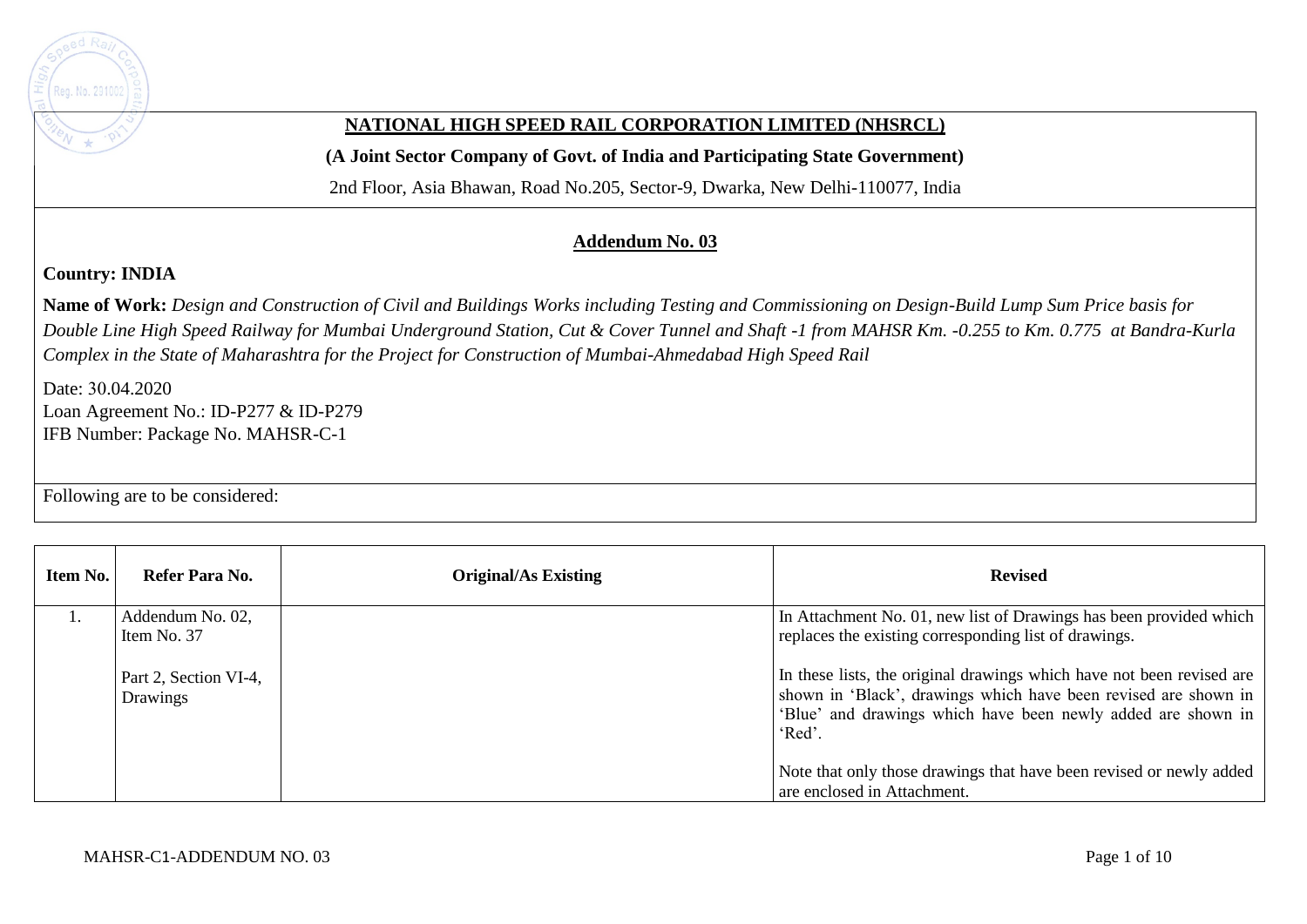

| Item No.         | Refer Para No.                                                     | <b>Original/As Existing</b>                                                                                                                                                                                                                                                                                                                                                                                                                                                                                                                                                                                                                                                                                                                                                                       | <b>Revised</b>                                                                                                                                                                                                                                                                                                                                                                                                                                                                                                                                                                                                                                                                                                                                                                                                                                               |
|------------------|--------------------------------------------------------------------|---------------------------------------------------------------------------------------------------------------------------------------------------------------------------------------------------------------------------------------------------------------------------------------------------------------------------------------------------------------------------------------------------------------------------------------------------------------------------------------------------------------------------------------------------------------------------------------------------------------------------------------------------------------------------------------------------------------------------------------------------------------------------------------------------|--------------------------------------------------------------------------------------------------------------------------------------------------------------------------------------------------------------------------------------------------------------------------------------------------------------------------------------------------------------------------------------------------------------------------------------------------------------------------------------------------------------------------------------------------------------------------------------------------------------------------------------------------------------------------------------------------------------------------------------------------------------------------------------------------------------------------------------------------------------|
|                  |                                                                    |                                                                                                                                                                                                                                                                                                                                                                                                                                                                                                                                                                                                                                                                                                                                                                                                   | Attachment may be downloaded by the Bidders, who have purchased<br>the Bid Document, through the link provided to the respective Bidders.                                                                                                                                                                                                                                                                                                                                                                                                                                                                                                                                                                                                                                                                                                                    |
| $\overline{2}$ . | Addendum No. 02,<br>Item 1.<br>IFB, S. No. 5, 7, 8,<br>Page 2 of 3 | S. No. 5, 2nd Para)<br>The Bidding Documents shall be available for sale at NHSRCL's<br>office as mentioned in Para. (4) above during 10:00 hrs to 17:00 hrs on<br>all the working days from 26.11.2019 to 11.05.2020.<br>S. No. 7)<br>Bids must be delivered to General Manager (Contract) at the address<br>as given in BDS ITB 24.1 on or before 15:00 hrs on 12.05.2020 and<br>must be accompanied by a Bid Security of INR 220 Million (Indian<br>Rupees Two Hundred Twenty Million only).                                                                                                                                                                                                                                                                                                   | S. No. 5, 2nd Para)<br>The Bidding Documents shall be available for sale at NHSRCL's<br>office as mentioned in Para. (4) above during 10:00 hrs to 17:00 hrs on<br>all the working days from 26.11.2019 to 11.06.2020.<br>S. No. 7)<br>Bids must be delivered to General Manager (Contract) at the address<br>as given in BDS ITB 24.1 on or before $15:00$ hrs on $12.06.2020$ and<br>must be accompanied by a Bid Security of INR 220 Million (Indian<br>Rupees Two Hundred Twenty Million only).                                                                                                                                                                                                                                                                                                                                                          |
|                  |                                                                    | S. No. 8)<br>Only the Technical Bid will be opened in the presence of Bidders'<br>representatives who choose to attend at 15:30 hrs on 12.05.2020 at the<br>office of:                                                                                                                                                                                                                                                                                                                                                                                                                                                                                                                                                                                                                            | S. No. 8)<br>Only the Technical Bid will be opened in the presence of Bidders'<br>representatives who choose to attend at 15:30 hrs on 12.06.2020 at the<br>office of:                                                                                                                                                                                                                                                                                                                                                                                                                                                                                                                                                                                                                                                                                       |
| 3.               | Part 1,<br>Section II,<br>BDS, ITB 7.1,<br>Page 4 of 34            | Responses to any request for clarification, if any, will be published on<br>the Employer's web site: www.nhsrcl.in.<br>Replace the word "in writing at the Employer's address" in the second<br>line of ITB 7.1 with "in writing with the signature on behalf of the<br>Bidder, delivered to the Employer through email/courier/fax/by hand".<br>Replace the sentence "The Employer will respond in writing to any<br>request for clarification, provided that such request is received no later<br>than fourteen (14) days prior to the deadline for submission of Bids."<br>at the fifth to eighth lines of ITB 7.1 with "The Employer's response<br>will be uploaded on the Employer's webpage no later than twenty-<br>eight (28) days prior to the deadline for submission of Bids, provided | Responses to any request for clarification, if any, will be published on<br>the Employer's web site: www.nhsrcl.in.<br>Replace the word "in writing at the Employer's address" in the second<br>line of ITB 7.1 with "in writing with the signature on behalf of the<br>Bidder, delivered to the Employer through email/courier/fax/by hand".<br>Replace the sentence "The Employer will respond in writing to any<br>request for clarification, provided that such request is received no later<br>than fourteen (14) days prior to the deadline for submission of Bids."<br>at the fifth to eighth lines of ITB 7.1 with "The Employer's response<br>will be uploaded on the Employer's webpage no later than twenty-<br>eight (28) days prior to the deadline for submission of Bids, provided<br>that such request is received no later than 24.03.2020. |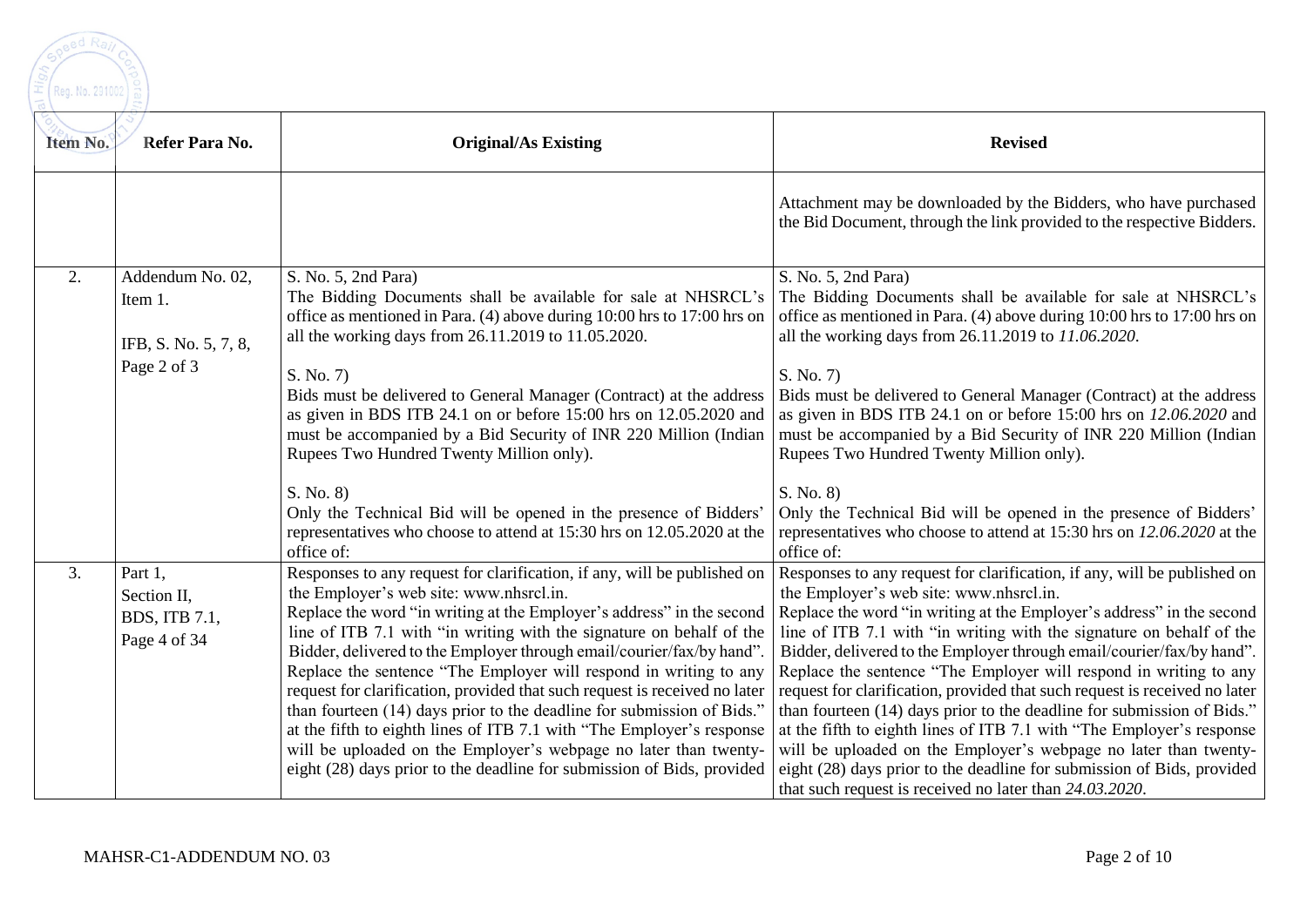

| Item No.         | Refer Para No.                                                                                                                              | <b>Original/As Existing</b>                                                                                                                                                                                                                                                                                                                                                                                                                             | <b>Revised</b>                                                                                                                                                                                                                                                                                                                                                                                                                                                                          |
|------------------|---------------------------------------------------------------------------------------------------------------------------------------------|---------------------------------------------------------------------------------------------------------------------------------------------------------------------------------------------------------------------------------------------------------------------------------------------------------------------------------------------------------------------------------------------------------------------------------------------------------|-----------------------------------------------------------------------------------------------------------------------------------------------------------------------------------------------------------------------------------------------------------------------------------------------------------------------------------------------------------------------------------------------------------------------------------------------------------------------------------------|
|                  |                                                                                                                                             | that such request is received no later than forty-nine (49) days prior to<br>the deadline".                                                                                                                                                                                                                                                                                                                                                             |                                                                                                                                                                                                                                                                                                                                                                                                                                                                                         |
| $\overline{4}$ . | Addendum No. 02,<br>Item No. 3.<br>Part 1, Section II,<br>BDS, ITB 24.1, Page<br>9 of 34                                                    | For Bid submission purposes only, the Employer's address is:<br>Attention:<br>General<br>Manager<br>(Contract),<br><b>High Speed Rail Corporation Limited</b><br>Asia Bhawan, Road No.205,<br><b>Street Address:</b><br>Dwarka, New Delhi, India<br>Floor/Room number: 2nd Floor/Room number: 201<br>City:<br>New Delhi<br>Zip Code:<br>110077<br>Country:<br>India<br>The deadline for Bid submission is:<br>12.05.2020<br>Date<br>Time<br>$15:00$ hrs | For Bid submission purposes only, the Employer's address is:<br>National<br>National   Attention:<br>Manager (Contract),<br>General<br>High Speed Rail Corporation Limited<br>Asia Bhawan, Road No.205,<br>Sector-9, Street Address:<br>Sector-9,<br>Dwarka, New Delhi, India<br>Floor/Room number:<br>2nd Floor/Room number: 201<br>City:<br>New Delhi<br>Zip Code:<br>110077<br>Country:<br>India<br>The deadline for Bid submission is:<br>12.06.2020<br>Date<br>$15:00$ hrs<br>Time |
| 5.<br>6.         | Addendum No. 02,<br>Item No. 4.<br>Part 1,<br>Section II,<br>BDS, ITB 27.1,<br>Page 9 of 34<br>Part 1, Section III,<br>Sub-Clause $3.2$ (b) | <b>ITB 27.1</b><br>The opening of the Technical Bid shall take place at:<br>Date<br>12.05.2020<br>15:30 hrs<br>Time<br>$\mathcal{L}$<br>Bidder (iii) since 1 <sup>st</sup> January 2014.                                                                                                                                                                                                                                                                | <b>ITB 27.1</b><br>The opening of the Technical Bid shall take place at:<br>12.06.2020<br>Date<br>$: 15:30$ hrs<br>Time<br>No consistent history of court/arbitral award decisions against the $\vert$ No consistent history of court/arbitral award decisions against the<br>Bidder $^{(iii)}$ since $1^{st}$ January 2015 up to 28 days prior to the Bid                                                                                                                              |
|                  | $(iii)$ , $3rd$ Column of<br>Table, Heading-<br>'Requirement', Page<br>18 of 34                                                             |                                                                                                                                                                                                                                                                                                                                                                                                                                                         | Submission deadline.                                                                                                                                                                                                                                                                                                                                                                                                                                                                    |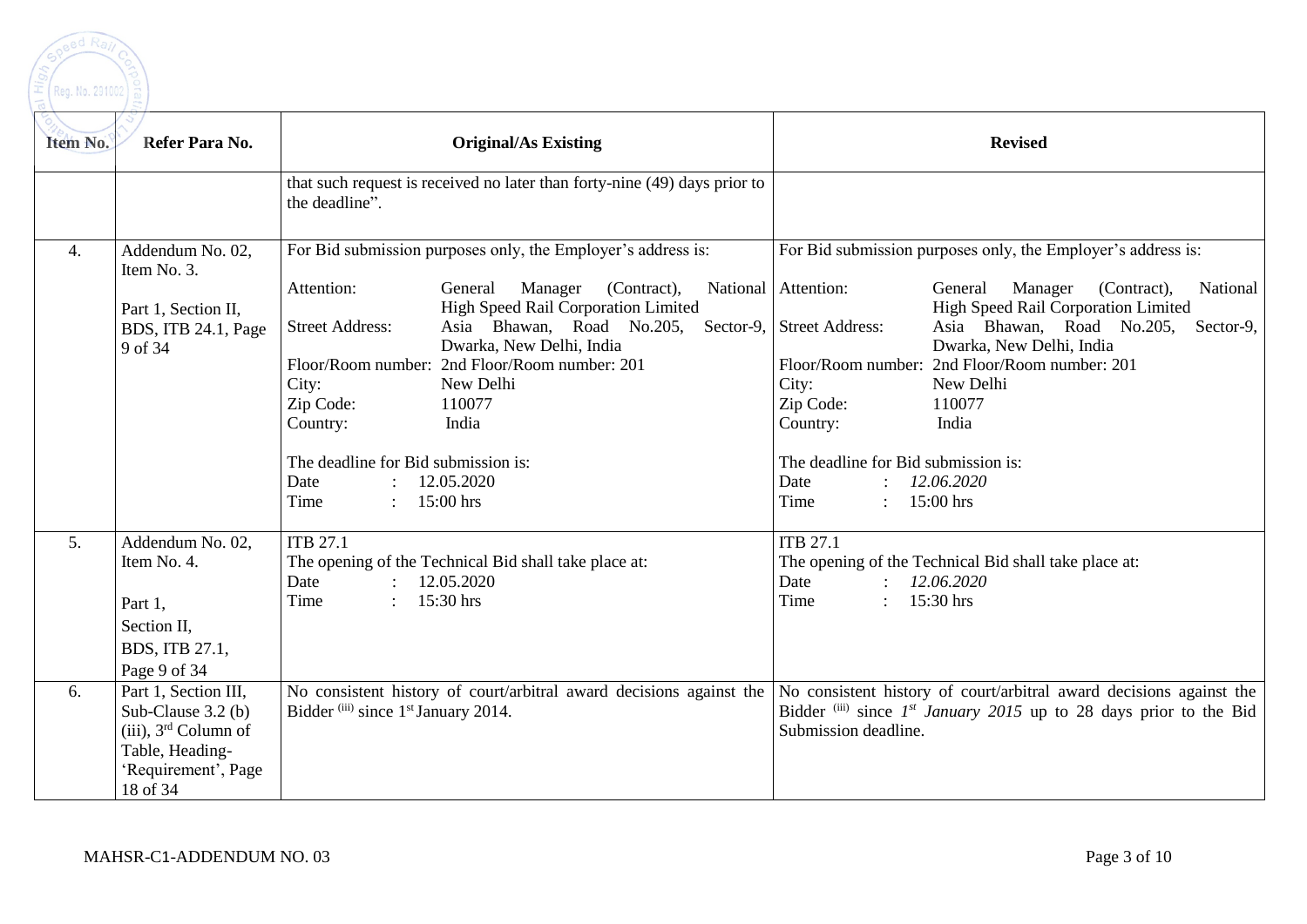

| Item No. | Refer Para No.                                                                                                | <b>Original/As Existing</b>                                                                                                                                                                                                                                                                                                                                                                                                                                                                                                                                                                                                                                                                                                                                                                                                 | <b>Revised</b>                                                                                                                                                                                                                                                                                                                                                                                                                                                                                                                                                                                                                                                                                                                                                                                                                                                                                                                                                                                                                                                                                                                                                                                                                                                                                                                     |
|----------|---------------------------------------------------------------------------------------------------------------|-----------------------------------------------------------------------------------------------------------------------------------------------------------------------------------------------------------------------------------------------------------------------------------------------------------------------------------------------------------------------------------------------------------------------------------------------------------------------------------------------------------------------------------------------------------------------------------------------------------------------------------------------------------------------------------------------------------------------------------------------------------------------------------------------------------------------------|------------------------------------------------------------------------------------------------------------------------------------------------------------------------------------------------------------------------------------------------------------------------------------------------------------------------------------------------------------------------------------------------------------------------------------------------------------------------------------------------------------------------------------------------------------------------------------------------------------------------------------------------------------------------------------------------------------------------------------------------------------------------------------------------------------------------------------------------------------------------------------------------------------------------------------------------------------------------------------------------------------------------------------------------------------------------------------------------------------------------------------------------------------------------------------------------------------------------------------------------------------------------------------------------------------------------------------|
| 7.       | Part 1, Section III,<br>Sub-Clause 3.2 (b),<br>Notes to the Bidder,<br>Item (iii), Page 19 of<br>34           | The Bidder shall provide accurate information on the related Bidding<br>Form about any litigation or arbitration resulting from Contracts<br>completed or ongoing under its execution over the last five (5) years.<br>A consistent history of awards against the Bidder or any member of a<br>joint venture may result in rejection of the Bid.                                                                                                                                                                                                                                                                                                                                                                                                                                                                            | The Bidder shall provide accurate information on the related Bidding<br>Form about any litigation or arbitration resulting from Contracts<br>completed or ongoing under its execution since $1^{st}$ January 2015 up to<br>28 days prior to the Bid Submission deadline. A consistent history of<br>awards against the Bidder or any member of a joint venture may result<br>in rejection of the Bid.                                                                                                                                                                                                                                                                                                                                                                                                                                                                                                                                                                                                                                                                                                                                                                                                                                                                                                                              |
| 8.       | Part 1, Section IV,<br>Sub-Clause 2.1, Item<br>d), Page 13 of 101                                             | The rates and prices quoted in the Price Schedules shall, except insofar<br>as it is otherwise provided under the Contract, include all design,<br>Contractor's equipment, labour, supervision, materials, erection,<br>temporary works including temporary approach roads, construction<br>roads, maintenance, insurances, profit, taxes, and duties, together with<br>all general risks, liabilities, and obligations set out or implied in the<br>Contract. The Contractor will be free to avail input tax credits under<br>GST as per the prevailing rules and input tax credit shall be deemed to<br>have been considered in the Quoted Price in the Price Schedules. The<br>successful bidder shall be required to give details of all taxes and duties<br>incorporated in the Bid Price after award of the Contract. | The rates and prices quoted in the Price Schedules shall, except insofar<br>as it is otherwise provided under the Contract, include all design,<br>Contractor's equipment, labour, supervision, materials, use and<br>disposal of excavated material, erection, temporary works including<br>temporary approach roads, construction roads, maintenance,<br>insurances, profit, taxes, and duties, together with all general risks,<br>liabilities, and obligations set out or implied in the Contract. The rates<br>and prices in the Price Schedule shall also deemed to have included<br>excavation in all types of strata irrespective of their extent encountered<br>during excavation, notwithstanding any data provided in the<br><i>Employer's Requirements.</i> The Contractor will be free to avail input<br>tax credits under GST as per the prevailing rules and input tax credit<br>shall be deemed to have been considered in the Quoted Price in the<br>Price Schedules. The successful bidder shall be required to give details<br>of all taxes and duties incorporated in the Bid Price after award of the<br>Contract.<br>Any benefit and/or cost accrued to the Contractor as a result of the<br>usage and disposal of the excavated material shall be deemed to be<br>included in the Accepted Contract Amount. |
| 9.       | Part 1, Section IV,<br>2.7 Price Schedule,<br>Schedule No.4, Item<br>No. 406, Column no.<br>2, Page 25 of 101 | Completion of columns above URSL for IFSC building as per<br>Drawings.                                                                                                                                                                                                                                                                                                                                                                                                                                                                                                                                                                                                                                                                                                                                                      | Completion of columns/shear walls above URSL for IFSC building as<br>per Drawings.                                                                                                                                                                                                                                                                                                                                                                                                                                                                                                                                                                                                                                                                                                                                                                                                                                                                                                                                                                                                                                                                                                                                                                                                                                                 |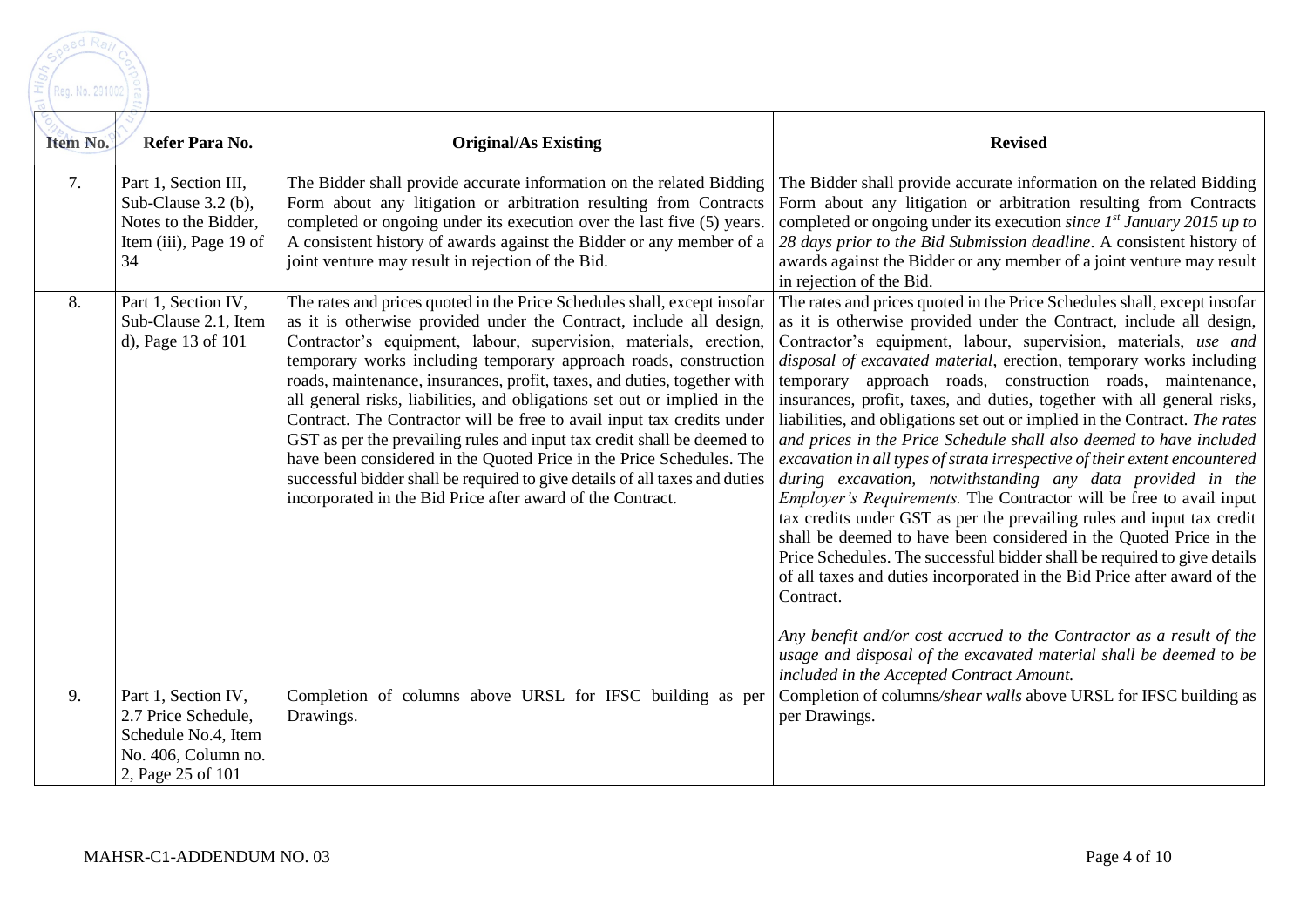| Item No. | Refer Para No.                                                                                                                   | <b>Original/As Existing</b>                                                                                                                                                                                                                                                                                                                                                                                                                                                                                                                                                                                                                                                                                                                                        | <b>Revised</b>                                                                                                                                                                                                                                                                                                                                                                                                                                                                                                                                                                                    |
|----------|----------------------------------------------------------------------------------------------------------------------------------|--------------------------------------------------------------------------------------------------------------------------------------------------------------------------------------------------------------------------------------------------------------------------------------------------------------------------------------------------------------------------------------------------------------------------------------------------------------------------------------------------------------------------------------------------------------------------------------------------------------------------------------------------------------------------------------------------------------------------------------------------------------------|---------------------------------------------------------------------------------------------------------------------------------------------------------------------------------------------------------------------------------------------------------------------------------------------------------------------------------------------------------------------------------------------------------------------------------------------------------------------------------------------------------------------------------------------------------------------------------------------------|
| 10.      | Part 1, Section IV,<br>2.7 Price Schedule,<br>Schedule No.5, Item<br>No. 505, Column no.<br>2, Page 27 of 101                    | Completion of columns above B1 slab for IFSC building as per<br>Drawings.                                                                                                                                                                                                                                                                                                                                                                                                                                                                                                                                                                                                                                                                                          | Completion of columns/shear walls above B1 slab for IFSC building<br>as per Drawings.                                                                                                                                                                                                                                                                                                                                                                                                                                                                                                             |
| 11.      | Part 1, Section IV,<br>FORM CON $3.0 -$<br>Litigation History, 2 <sup>nd</sup><br>row and 3 <sup>rd</sup> row, Page<br>62 of 101 | No court/arbitral award decisions against the Bidder or any member<br>of the JV/consortium since $1st$ January 2014, in accordance with the<br>Section III, Evaluation and Qualification Criteria, Sub-Factor 3.2 (b)<br>$(iii)$ .<br>Court/ arbitral award decisions against the Bidder or any member of<br>the JV/consortium since 1 <sup>st</sup> January 2014, in accordance with the<br>Section III, Evaluation and Qualification Criteria, Sub-Factor 3.2 (b)<br>(iii), are indicated below:                                                                                                                                                                                                                                                                 | No court/arbitral award decisions against the Bidder or any member<br>of the JV/consortium since $1st$ January 2015 up to 28 days prior to<br>the Bid Submission deadline, in accordance with the Section III,<br>Evaluation and Qualification Criteria, Sub-Factor 3.2 (b) (iii).<br>Court/ arbitral award decisions against the Bidder or any member of<br>the JV/consortium since $1^{st}$ January 2015 up to 28 days prior to the<br>Bid Submission deadline, in accordance with the Section III,<br>Evaluation and Qualification Criteria, Sub-Factor 3.2 (b) (iii), are<br>indicated below: |
| 12.      | Part 2, Section VI-1,<br>Division 08000,<br>Appendix 08000-1,<br>Sub-Clause 2.12.4.9<br>Page 18 of 149                           | If the Contractor fails to conduct the External, SHE Audit in time, the<br>Engineer shall get it done and penalty shall be imposed as per Clause<br>7.2/ Table 2/ Sl No.7.                                                                                                                                                                                                                                                                                                                                                                                                                                                                                                                                                                                         | If the Contractor fails to conduct the External SHE Audit in time, the<br>Engineer shall get it done. The cost of the same shall be on<br>Contractor's account.                                                                                                                                                                                                                                                                                                                                                                                                                                   |
| 13.      | Part 2, Section VI-1,<br>Division 08000,<br>Appendix 08000-1,<br>Sub-Clause 6.9.1 and<br>81 of 149                               | 6.9.1 The Contractor is responsible for complying with the Noise<br>Pollution (Regulation and Control) Rules (2000), particularly<br>residential area and silence zone as per the rule.<br>Sub-Clause 6.9.3, Page $6.9.3$ The Contractor shall cease any activity likely to produce $6.9.3 <$ Deleted><br>"Significant" noise at all locations that are less than 150 m from<br>residential area and silence zone as per the Noise Pollution (Regulation<br>and Control) Rules (2000), between the hours of 10.00 pm and 6.00<br>am, and on Sundays and public holidays. The Site near sensitive zone<br>as per the Noise Pollution (Regulation and Control) Rules (2000) shall<br>be surrounded by the temporary noise barriers if adjacent work is<br>necessary. | 6.9.1 The Contractor is responsible for complying with the Noise<br>Pollution (Regulation and Control) Rules (2000), amendments<br>thereafter and relevant applicable laws.                                                                                                                                                                                                                                                                                                                                                                                                                       |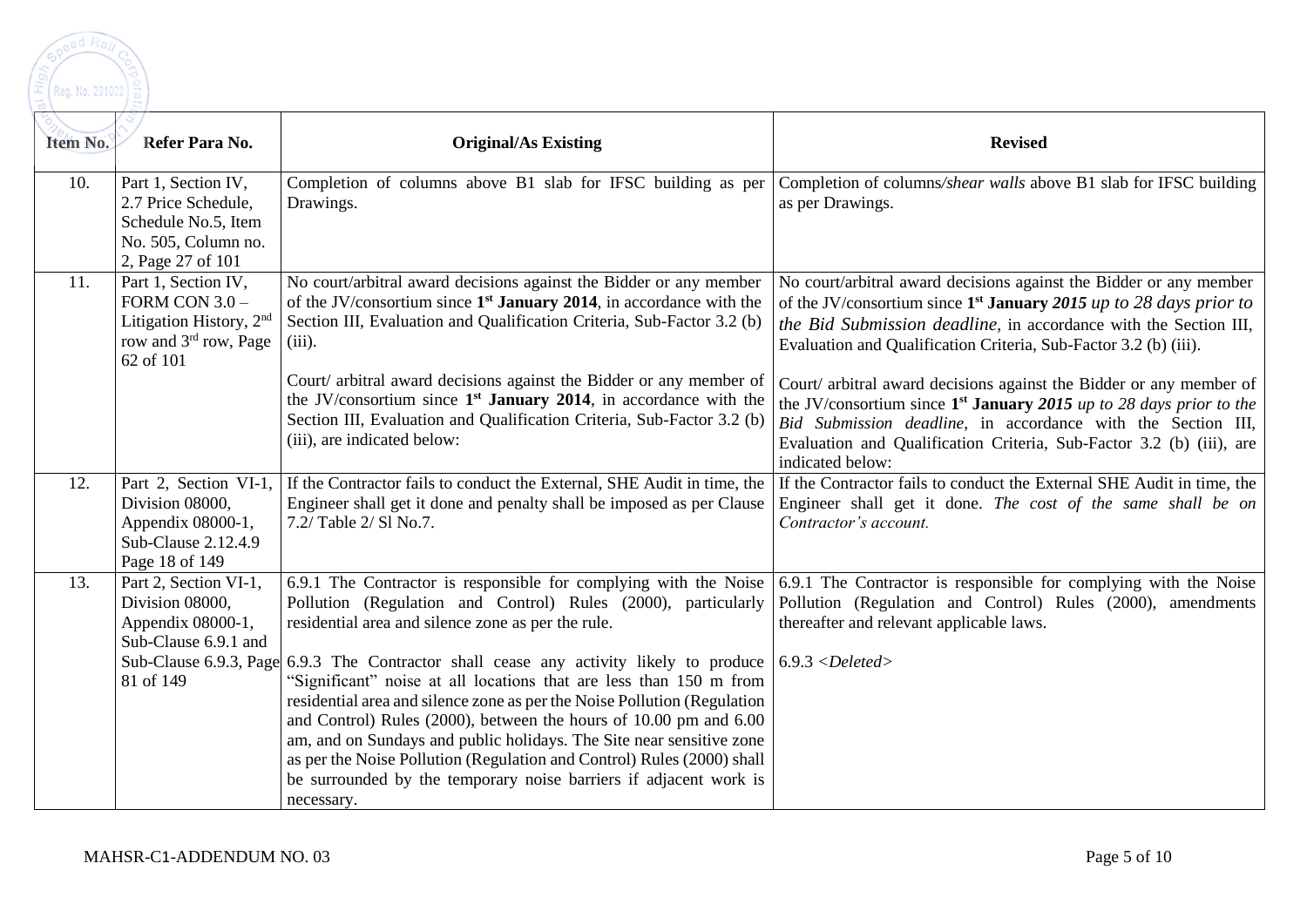

| Item No. | Refer Para No.                                                                                                         | <b>Original/As Existing</b>                                                                                                                                                                                                                                                                                                                                                                                                                                                                                                                                                                                                            | <b>Revised</b>                                                                                                                                                                                                                                                                                                                                                                                                                                                                                                                                                                                                                                                                        |
|----------|------------------------------------------------------------------------------------------------------------------------|----------------------------------------------------------------------------------------------------------------------------------------------------------------------------------------------------------------------------------------------------------------------------------------------------------------------------------------------------------------------------------------------------------------------------------------------------------------------------------------------------------------------------------------------------------------------------------------------------------------------------------------|---------------------------------------------------------------------------------------------------------------------------------------------------------------------------------------------------------------------------------------------------------------------------------------------------------------------------------------------------------------------------------------------------------------------------------------------------------------------------------------------------------------------------------------------------------------------------------------------------------------------------------------------------------------------------------------|
| 14.      | Part 2, Section VI-2,<br>Division 02000, Sub-<br>Clause 2.1.1, Page 11                                                 | The Contractor shall undertake the necessary Geological and<br>Geotechnical investigation for all civil works except for which the<br>Structural Design has been included in the Employer's Requirements.                                                                                                                                                                                                                                                                                                                                                                                                                              | The Contractor shall undertake the necessary Geological and<br>Geotechnical investigation for all civil works except for which the<br>Structural Design has been included in the Employer's Requirements.                                                                                                                                                                                                                                                                                                                                                                                                                                                                             |
|          | of 30                                                                                                                  |                                                                                                                                                                                                                                                                                                                                                                                                                                                                                                                                                                                                                                        | However, for the structures for which Structural Design has been<br>included in the Employer's Requirements, the Contractor shall carry<br>out plate load test/any other suitable geotechnical test to ascertain the<br>bearing capacity at the foundation level (bottom-of-excavation) and<br>report the test results to the Engineer. The Contractor shall proceed<br>further only after obtaining approval from the Engineer.                                                                                                                                                                                                                                                      |
| 15.      | Part 2, Section VI-2,<br>Division 05000, Sub-<br>Division 05030, Sub-<br>Clause $1.4.1$ , Item d)<br>x), Page 14 of 77 | For any other room/area as defined in the room data sheet, the inside<br>temperature shall not be more than 27°C                                                                                                                                                                                                                                                                                                                                                                                                                                                                                                                       | For any other room/area not defined above, but required to be<br>airconditioned as per DRC 05010 (Annexure-2), the temperature shall<br>not be more than $27^{\circ}$ C                                                                                                                                                                                                                                                                                                                                                                                                                                                                                                               |
| 16.      | Part 2, Section VI-2,<br>Division 05000, Sub-<br>Division 05040, Sub-<br>Clause 17.5.6, Page<br>34 & 35 of 58          | <b>Earthing Material</b><br>Materials of which the protective system is composed shall be resistant<br>to corrosion or be adequately protected against corrosion. Adequate<br>margin for corrosion shall be taken for the selection of the size.<br>Copper - When solid or stranded copper wire is used it shall be of the<br>grade ordinarily required for commercial electrical work generally<br>designated as being of 99% conductivity when annealed, conforming<br>to Indian standard specifications as per latest IEEE 80 A.<br>Earthing cables shall be minimum of LSZH insulation material or as<br>approved by the Engineer. | <b>Earthing Material</b><br>Materials of which the protective system is composed shall be resistant<br>to corrosion or be adequately protected against corrosion. Adequate<br>margin for corrosion shall be taken for the selection of the size.<br>Copper - Solid or stranded copper conductor, earth rod electrode shall<br>be of 99.9% conductivity, conforming to Indian standard<br>specifications and as per latest IEEE 80 A.<br>Earthing cables shall be minimum of LSZH insulation material or as<br>approved by the Engineer.<br>Copper round $/$ flat conductors of equivalent area shall be used in<br>horizontal and vertical conductors of Earth mat as approved by the |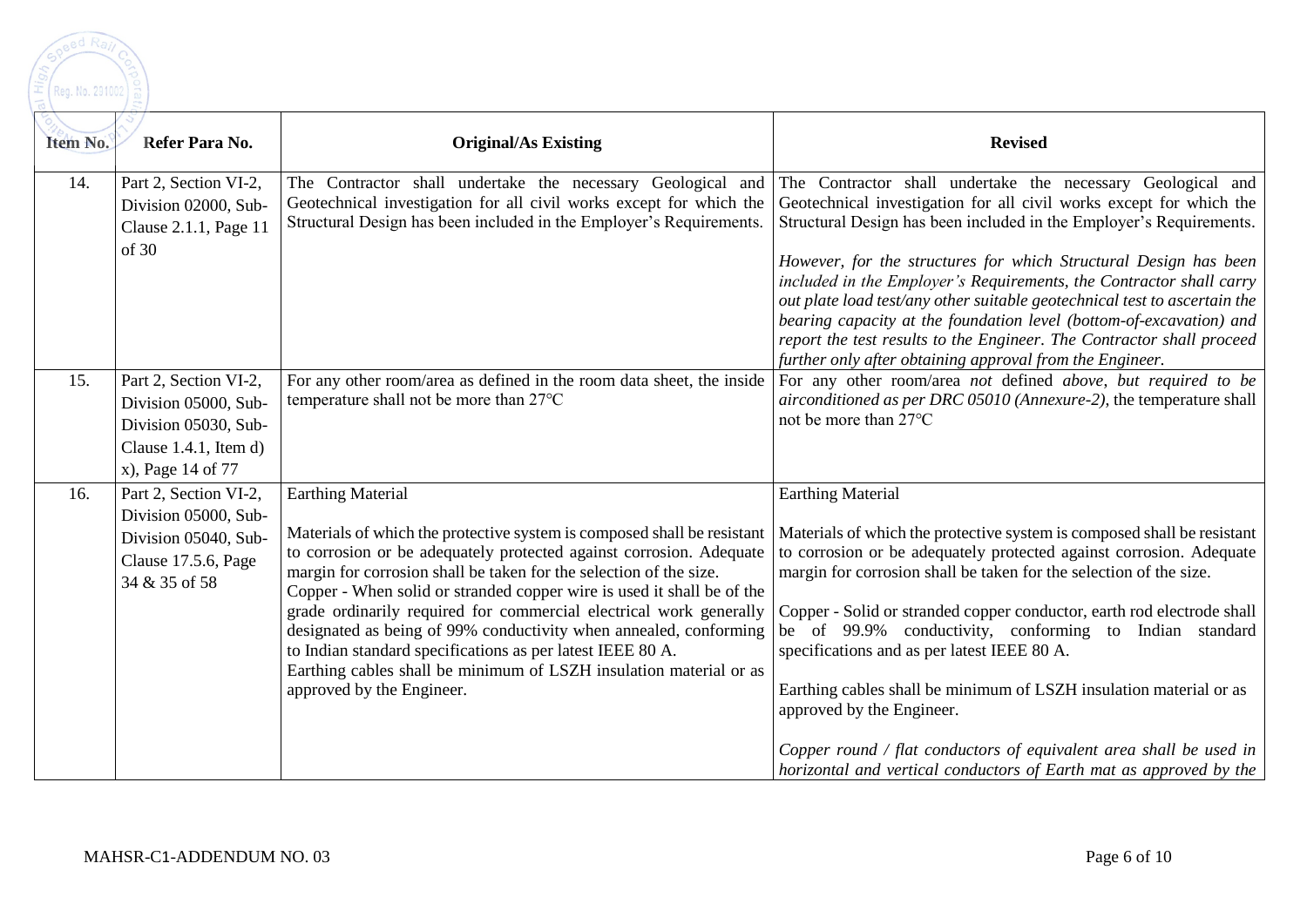

| Item No. | Refer Para No.                                                                                                        | <b>Original/As Existing</b>                                                                                                                                                                                                                                                                                                                                                                                                                                                                                                                                                | <b>Revised</b>                                                                                                                                                                                                                                                                                                                                                                                                                                                                                                         |
|----------|-----------------------------------------------------------------------------------------------------------------------|----------------------------------------------------------------------------------------------------------------------------------------------------------------------------------------------------------------------------------------------------------------------------------------------------------------------------------------------------------------------------------------------------------------------------------------------------------------------------------------------------------------------------------------------------------------------------|------------------------------------------------------------------------------------------------------------------------------------------------------------------------------------------------------------------------------------------------------------------------------------------------------------------------------------------------------------------------------------------------------------------------------------------------------------------------------------------------------------------------|
|          |                                                                                                                       |                                                                                                                                                                                                                                                                                                                                                                                                                                                                                                                                                                            | Engineer. Adequate number copper rod earth electrode shall be driven<br>into ground and connected to Earth mat.                                                                                                                                                                                                                                                                                                                                                                                                        |
|          |                                                                                                                       |                                                                                                                                                                                                                                                                                                                                                                                                                                                                                                                                                                            | GI Strips shall be provided for Equipment Earthing from Earth<br>Terminals and as approved by the Engineer.                                                                                                                                                                                                                                                                                                                                                                                                            |
| 17.      | Part 2, Section VI-2,<br>Division 05000, Sub-<br>Division 05040, Sub-<br>Clause 17.5.10, Page<br>35 of 58             |                                                                                                                                                                                                                                                                                                                                                                                                                                                                                                                                                                            | $\leq$ Insert the following after Item e) $>$<br>f) Earth Mesh / Mat shall be connected to copper rod earth electrodes<br>which are driven into ground.                                                                                                                                                                                                                                                                                                                                                                |
| 18.      | Part 2,<br>Section VI-2,<br>Division 05000,<br>Sub-Division 05040,<br>Sub-Clause 18.2.5,<br>Item d),<br>Page 54 of 58 | FACP shall also control and monitor of flow switches for sprinkler<br>system and control and monitoring of gas suppression system.                                                                                                                                                                                                                                                                                                                                                                                                                                         | FACP shall monitor flow switches for sprinkler system and gas<br>suppression system.                                                                                                                                                                                                                                                                                                                                                                                                                                   |
| 19.      | Part 2, Section VI-2,<br>Division 05000, Sub-<br>Division 05050, Sub-<br>Clause 12.4, Item a),<br>Page 21 of 22       | The station building shall be provided with sprinkler protection as per<br>IS: 15105, applicable code or NBC-2016, i.e. Commercial areas,<br>combustible storage areas means fire prone areas and tapping<br>provision for elevators. Pendent or upright sprinkler shall be used<br>above false ceiling and non-AC areas for voids greater than 800 mm.<br>Pendent sprinklers shall be used for false ceiling in AC areas.                                                                                                                                                 | The station building shall be provided with sprinkler protection as per<br>IS: 15105, applicable code or NBC-2016, i.e. Commercial areas,<br>combustible storage areas means fire prone areas and tapping<br>provision for <i>escalators</i> . Pendent or upright sprinkler shall be used<br>above false ceiling and non-AC areas for voids greater than 800 mm.<br>Pendent sprinklers shall be used for false ceiling in AC areas.                                                                                    |
| 20.      | Part 2, Section VI-3,<br>Division 02000, Sub-<br>Clause $2.1.4$ , Item m),<br>Page 10 of 72                           | Excavation material required for filling shall be stacked or dumped<br>where indicated by the Engineer. The surplus material shall be<br>disposed off by the Contractor as per Sub-Clause 2.4 of this Division.<br>While transporting, a dumper with tarpaulin or suitable cover shall be<br>used. Necessary approval from the local authorities for carting and<br>dumping surplus material is to be obtained by the Contractor at his<br>own cost. Truck drivers shall be trained by the Contractor to follow<br>construction, traffic management and maintenance rules. | Excavation material required for filling by the Contractor shall be<br>stacked or dumped at suitable location as proposed by the Contractor<br>and approved by the Engineer. The surplus material shall be disposed<br>off by the Contractor as per Sub-Clause 2.4 of this Division. While<br>transporting, a dumper with tarpaulin or suitable cover shall be used.<br>Necessary approval from the local authorities for carting and dumping<br>surplus material is to be obtained by the Contractor at his own cost. |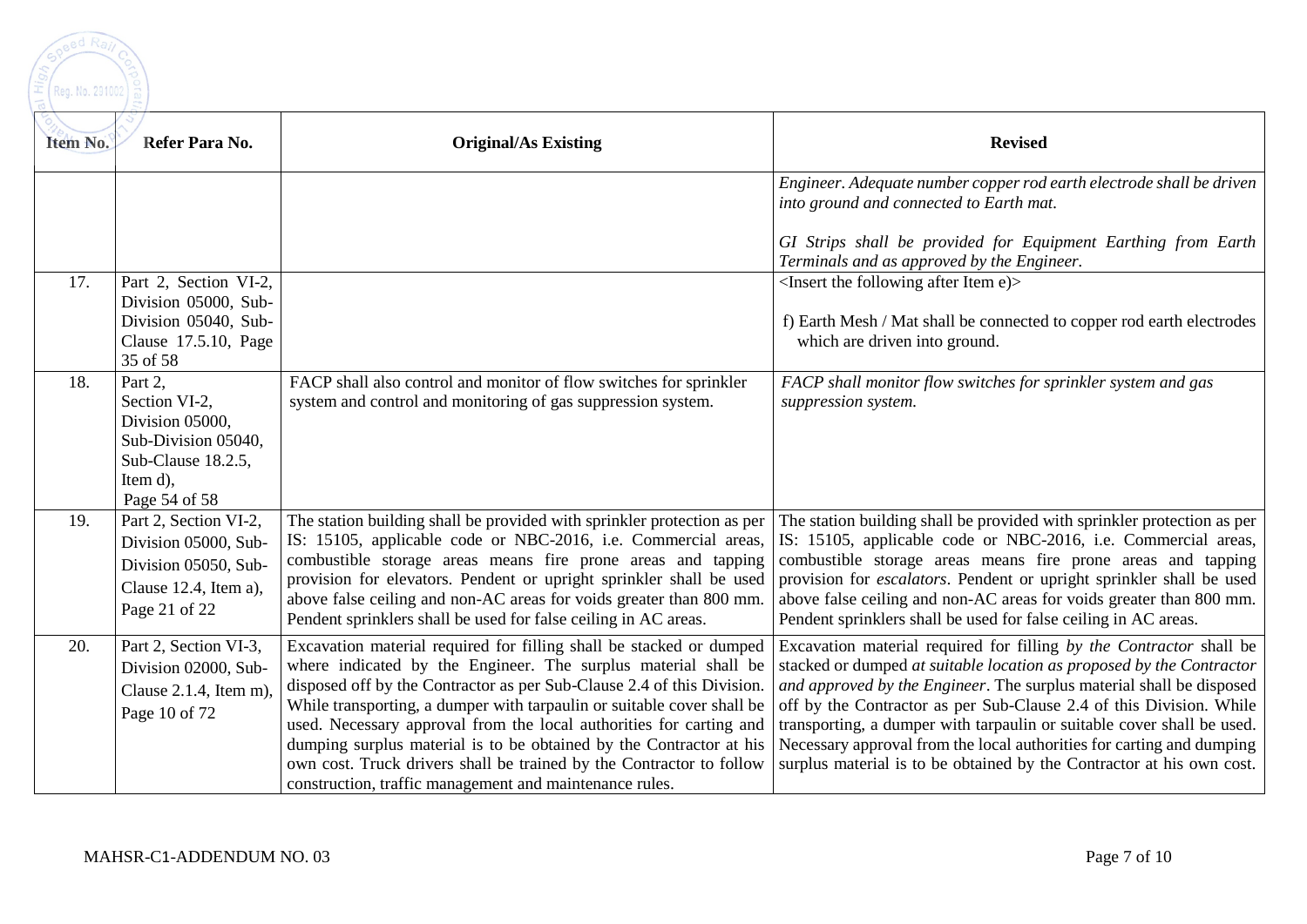

| Item No. | Refer Para No.                                                                                        | <b>Original/As Existing</b>                                                                                                                                                                                                                                                                                                                                                                                                                                                                                                                                                                                                                          | <b>Revised</b>                                                                                                                                                                                                                                                                                                                                                                                                                                                                                                                                                                                                     |
|----------|-------------------------------------------------------------------------------------------------------|------------------------------------------------------------------------------------------------------------------------------------------------------------------------------------------------------------------------------------------------------------------------------------------------------------------------------------------------------------------------------------------------------------------------------------------------------------------------------------------------------------------------------------------------------------------------------------------------------------------------------------------------------|--------------------------------------------------------------------------------------------------------------------------------------------------------------------------------------------------------------------------------------------------------------------------------------------------------------------------------------------------------------------------------------------------------------------------------------------------------------------------------------------------------------------------------------------------------------------------------------------------------------------|
|          |                                                                                                       |                                                                                                                                                                                                                                                                                                                                                                                                                                                                                                                                                                                                                                                      | Truck drivers shall be trained by the Contractor to follow construction,<br>traffic management and maintenance rules.                                                                                                                                                                                                                                                                                                                                                                                                                                                                                              |
| 21.      | Part 2, Section VI-3,<br>Division 02000, Sub-<br>Clause 2.2, Item e),<br>Page 12 of 72                | e) If the soil quality at the bottom-of-excavation greatly differs from $ e\rangle$ <deleted><br/>the design documents and drawings or if the plate load test result<br/>(where applicable) does not satisfy the bearing capacity<br/>requirements, the Contractor shall report the matter to the Engineer<br/>and shall proceed for construction only after obtaining the revised<br/>design and drawings and approval from the Engineer.</deleted>                                                                                                                                                                                                 |                                                                                                                                                                                                                                                                                                                                                                                                                                                                                                                                                                                                                    |
| 22.      | Part 2, Section VI-3,<br>Division 05000, Sub-<br>Division 05050, Sub-<br>Clause 5.7, Page 28 of<br>32 | 5.7 High Pressure Mist Fire Gun, Low Pressure Sprinkler and Open<br>Nozzle Water Mist System Piping Material:<br>a) All high pressure mist fire pipes shall be made of stainless-steel of<br>minimum 316L Grade Seamless Pipe and Fitting for water mist gun<br>and open nozzle piping shall be in accordance with relevant code<br>b) In low pressure, automatic sprinkler piping shall be used c-PVC<br>UL approved (IS: 16088 : 2012) or as per approved detailed design<br>scheme by local fire authority. Pipe Supports and hangers shall be in<br>accordance with NFPA 13, IS: 15105 and/or relevant code, whichever<br>is the most stringent. | 5.7 High Pressure Mist Fire Gun, Low Pressure Water Mist Sprinkler<br>System and Medium Velocity Open Nozzle Piping Material:<br>a) All high pressure mist fire pipes shall be made of stainless-steel of<br>minimum 316L Grade Seamless Pipe along with fittings for water mist<br>gun.<br>b) Low and medium pressure open nozzle, sprinkler piping shall be c-<br>PVC UL approved (IS: 16088 : 2012) or as per approved detailed<br>design scheme by local fire authority. Pipe Supports and hangers shall<br>be in accordance with NFPA 13, IS: 15105 and/or relevant code,<br>whichever is the most stringent. |
| 23.      | Part 2, Section VI-5,<br>Attachment 1:<br>Geological Survey<br>Report                                 |                                                                                                                                                                                                                                                                                                                                                                                                                                                                                                                                                                                                                                                      | Additional borehole data conducted at various chainages by the<br>Employer are attached as Attachment No. 02 of this Addendum.                                                                                                                                                                                                                                                                                                                                                                                                                                                                                     |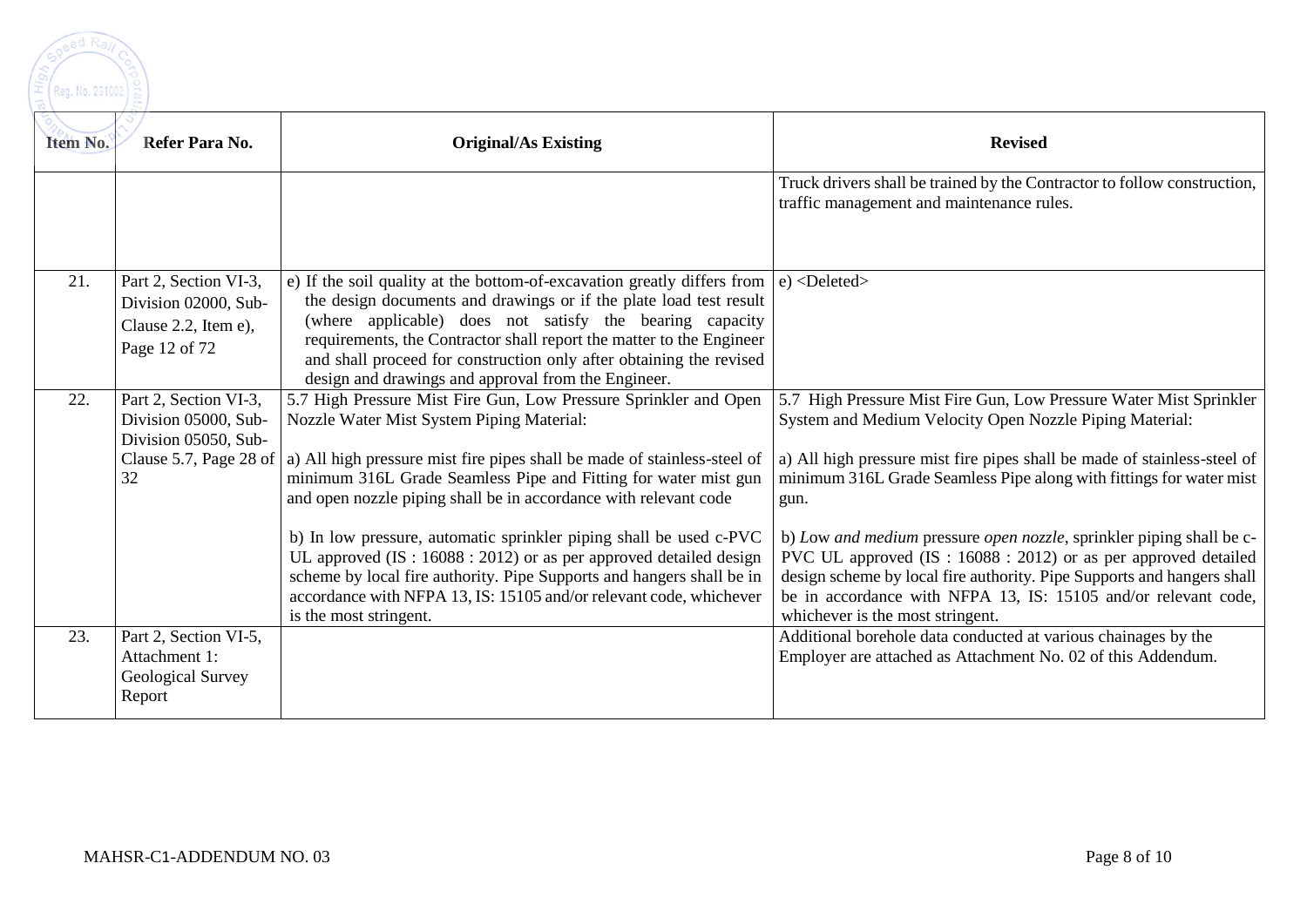

| Item No. | Refer Para No.                    | <b>Original/As Existing</b>                                            |                                                                                                                                          |  |                                                                                                                                      | <b>Revised</b>                                                                                                                          |  |
|----------|-----------------------------------|------------------------------------------------------------------------|------------------------------------------------------------------------------------------------------------------------------------------|--|--------------------------------------------------------------------------------------------------------------------------------------|-----------------------------------------------------------------------------------------------------------------------------------------|--|
| 24.      | Addendum No. 02,                  |                                                                        | 0.025% (zero-point zero two five percent) of the Contract Price per                                                                      |  | 0.01% (zero-point zero one percent) of the Contract Price per day.                                                                   |                                                                                                                                         |  |
|          | Item No. 30,                      | day.                                                                   |                                                                                                                                          |  |                                                                                                                                      |                                                                                                                                         |  |
|          | Part 3, Section VIII -            | For Milestones refer to the table Summary of Milestones below.         |                                                                                                                                          |  |                                                                                                                                      | For Milestones refer to the table Summary of Milestones below.                                                                          |  |
|          | <b>Particular Conditions</b>      |                                                                        |                                                                                                                                          |  |                                                                                                                                      |                                                                                                                                         |  |
|          | $(PC)$ , Part A –                 |                                                                        |                                                                                                                                          |  |                                                                                                                                      |                                                                                                                                         |  |
|          | Contract Data, Sub-               |                                                                        |                                                                                                                                          |  |                                                                                                                                      |                                                                                                                                         |  |
|          | Clause 8.7,                       |                                                                        |                                                                                                                                          |  |                                                                                                                                      |                                                                                                                                         |  |
| 25.      | Page 6 of 67<br>Addendum 01, Item |                                                                        |                                                                                                                                          |  |                                                                                                                                      |                                                                                                                                         |  |
|          | No. 38, Note 1, Page              |                                                                        | Note 1: Rebar weight tables given in the Structural Design drawings<br>are for reference only. No claim and/or variation in the Accepted |  | Note 1: Rebar weight tables given in the Structural Design drawings<br>are for reference only. Similarly, Bar Bending Schedule (BBS) |                                                                                                                                         |  |
|          | 16 of 18                          |                                                                        | Contract Amount shall be admissible on account of incorrect rebar                                                                        |  | drawings, wherever provided, are for reference only and the                                                                          |                                                                                                                                         |  |
|          |                                   | weights in the tables. The Contractor shall follow the bar arrangement |                                                                                                                                          |  |                                                                                                                                      | Contractor shall prepare detailed BBS prior to the execution of each                                                                    |  |
|          |                                   |                                                                        | shown in the reinforcement drawings and provide the same at his own                                                                      |  |                                                                                                                                      | and every component of Works to obtain the Engineer's approval. No                                                                      |  |
|          |                                   | cost.                                                                  |                                                                                                                                          |  |                                                                                                                                      | claim and/or variation in the Accepted Contract Amount shall be                                                                         |  |
|          |                                   |                                                                        |                                                                                                                                          |  |                                                                                                                                      | admissible on account of rebar weights in the tables and/or BBS<br>provided in the Employer's Requirements. The Contractor shall follow |  |
|          |                                   |                                                                        |                                                                                                                                          |  |                                                                                                                                      | the bar arrangement shown in the reinforcement drawings.                                                                                |  |
| 26.      | Addendum No. 01,                  |                                                                        |                                                                                                                                          |  |                                                                                                                                      |                                                                                                                                         |  |
|          | Item No. 20, Column               | Item No.                                                               | Refer Para No.                                                                                                                           |  | Item No.                                                                                                                             | Refer Para No.                                                                                                                          |  |
|          | "Refer Para No.", Page<br>9 of 18 | 20)                                                                    | Part 2, Section VI-2, Division 05000, Sub-                                                                                               |  | 20)                                                                                                                                  | Part 2, Section VI-2, Division 05000, Sub-                                                                                              |  |
|          |                                   |                                                                        | Division 05050, Sub-Clause 2.1, Item d), Page                                                                                            |  |                                                                                                                                      | Division 05050, Sub-Clause 12.2, Item d), Page 20                                                                                       |  |
|          |                                   |                                                                        | 20 of 22                                                                                                                                 |  |                                                                                                                                      | of 22                                                                                                                                   |  |
|          |                                   |                                                                        | and                                                                                                                                      |  |                                                                                                                                      | and                                                                                                                                     |  |
|          |                                   |                                                                        | Part-2, Section VI-2, Division 05050, Sub-<br>Clause 2.1, Item f), Page 21 of 22                                                         |  |                                                                                                                                      | Part-2, Section VI-2, Division 05000, Sub-Division<br>05050, Sub-Clause 12.2, Item f), Page 21 of 22                                    |  |
|          |                                   |                                                                        |                                                                                                                                          |  |                                                                                                                                      |                                                                                                                                         |  |